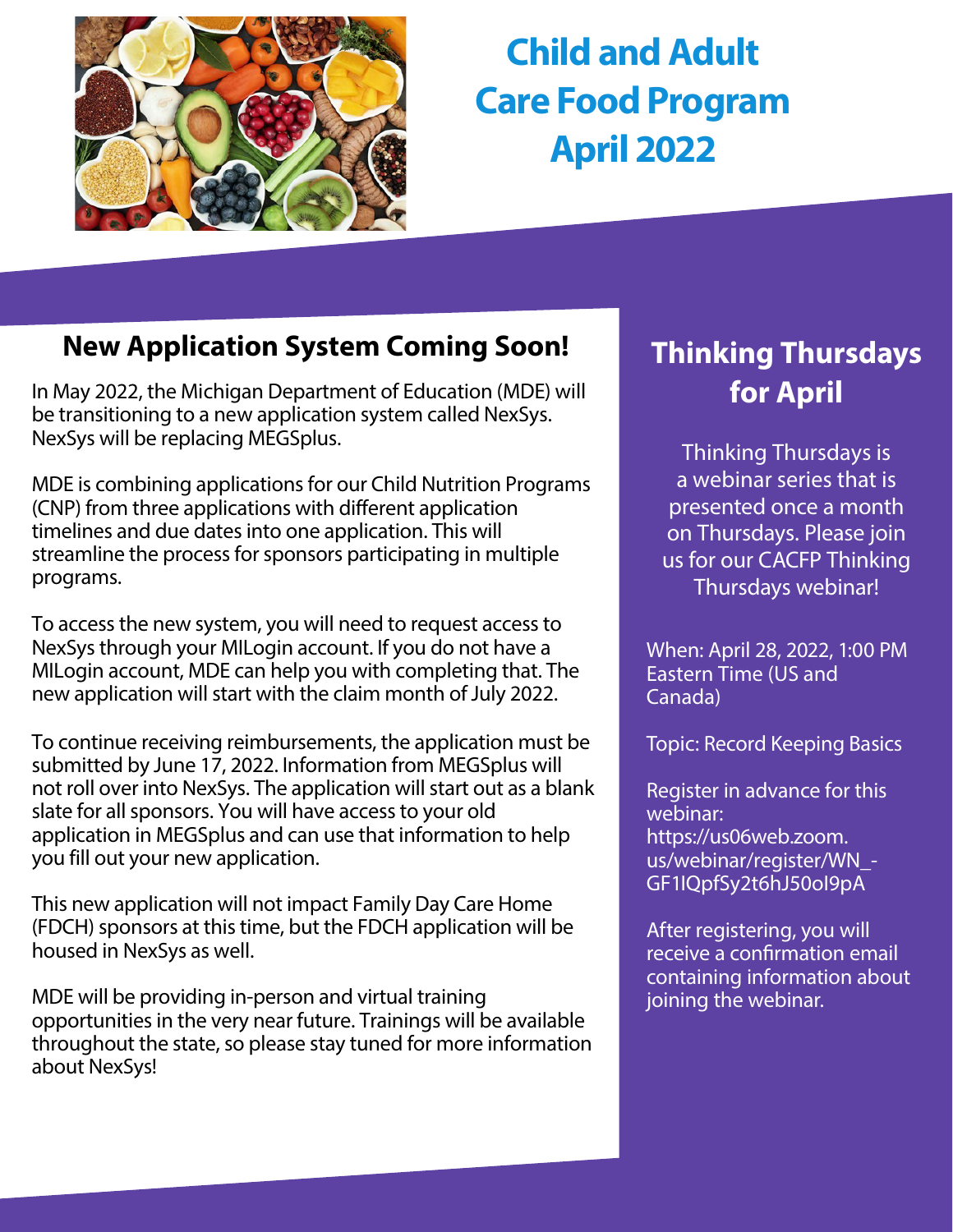## **Become a Great Start Readiness Program Provider!**

Have you considered offering families a free preschool program? By becoming a Great Start Readiness Program



(GSRP) provider, you can offer current and potential families with eligible 4-year-olds a free, high-quality preschool experience.

GSRP is funded through the State of Michigan. Funding is awarded to intermediate school districts (ISDs). ISDs operate classrooms directly and/or award funds to local partners, including childcare centers, to provide the program. To become a GSRP provider, your program must be licensed and participate in [Great Start to Quality](https://greatstarttoquality.org/) with at least a 3-star rating. Other requirements for GSRPs include qualified staff (teachers with an early childhood education or child development bachelor's degree, associate teachers with a valid preschool Childhood Development Associate, or associate degree) and use of an approved comprehensive curriculum, child assessment tool, and developmental screener. ISDs support training for local programs, provide classroom coaches, and assist with recruitment and enrollment of children.

To learn more about becoming a GSRP provider, contact [your local ISD.](https://www.michigan.gov/mde/services/early-learners-and-care/gsrp/intermediate-school-district-search-tool#z=1)

## **Annual CACFP Civil Rights Training Options**

Staff training on civil rights is an annual requirement for CACFP Sponsors, and new staff are to be trained on civil rights before assuming their CACFP duties. MDE CACFP has two options available for you to train your staff on civil rights.

#### **Michigan Child Nutrition Training**

Bright Track training, found at [Michigan Department of Education | Bright Track,](https://gcc02.safelinks.protection.outlook.com/?url=https%3A%2F%2Fmisponsortraining.com%2F&data=04%7C01%7CGalbaviT%40michigan.gov%7C0a300d726dfe4b6a1eca08d9f63c92f2%7Cd5fb7087377742ad966a892ef47225d1%7C0%7C0%7C637811562286708533%7CUnknown%7CTWFpbGZsb3d8eyJWIjoiMC4wLjAwMDAiLCJQIjoiV2luMzIiLCJBTiI6Ik1haWwiLCJXVCI6Mn0%3D%7C3000&sdata=j3aqXtGPOAUV3OPww6FbtAPKORZez4RguA3UHTLjPhk%3D&reserved=0) has a self-paced Michigan150-Civil Rights course staff can take at any time to meet annual training requirements. A certificate of completion is provided to print. Staff must create a user name and password to enroll in the free course. Information on how to get started is included in [CACFP Quick Start Guide.](https://gcc02.safelinks.protection.outlook.com/?url=https%3A%2F%2Fwww.michigan.gov%2Fdocuments%2Fmde%2FCACFP_Quick_Start_Guide_misponsortraining_692773_7.pdf&data=04%7C01%7CGalbaviT%40michigan.gov%7C0a300d726dfe4b6a1eca08d9f63c92f2%7Cd5fb7087377742ad966a892ef47225d1%7C0%7C0%7C637811562286708533%7CUnknown%7CTWFpbGZsb3d8eyJWIjoiMC4wLjAwMDAiLCJQIjoiV2luMzIiLCJBTiI6Ik1haWwiLCJXVCI6Mn0%3D%7C3000&sdata=TfA%2Bz526wCUT6bOYUcF17wUTseuiW8ZcXV8zv%2BWbpu0%3D&reserved=0)

#### **MDE CACFP Civil Rights Video**

The MDE CACFP Civil Rights video is found at [CACFP Civil Rights](https://gcc02.safelinks.protection.outlook.com/?url=https%3A%2F%2Fwww.youtube.com%2Fwatch%3Fv%3DiowTO7KNs3c%26list%3DPLQNv-MrTjyhJkfQ1ZaAlBu4pjv1YCJsfI%26index%3D2&data=04%7C01%7CGalbaviT%40michigan.gov%7C0a300d726dfe4b6a1eca08d9f63c92f2%7Cd5fb7087377742ad966a892ef47225d1%7C0%7C0%7C637811562286708533%7CUnknown%7CTWFpbGZsb3d8eyJWIjoiMC4wLjAwMDAiLCJQIjoiV2luMzIiLCJBTiI6Ik1haWwiLCJXVCI6Mn0%3D%7C3000&sdata=kOt%2BLNxSFo59eCwLFodZUr2gJKQ3dh8vw3nvaIFcUWs%3D&reserved=0). This less than 8-minute video is a great way to train staff on civil rights during an in person staff meeting or on-boarding a new staff member. However, the video does not have a certificate of completion. For record keeping purposes, screen shot the screen with the date viewed, include the video link in the dated training agenda, and collect a dated attendance sheet.

To review CACFP annual staff training requirements, review the Annual Staff Training Requirements [Checklist. This checklist can be copied with the CACFP Annual Staff Training Sign-in Sheet to](https://www.michigan.gov/mde/-/media/Project/Websites/mde/Year/2021/02/17/Annual_Staff_Training_Checklist.pdf?rev=64744c9e1d42489b9533cd50f08d7bcb&hash=93D62F09B04984A924128700A6B931FE)  document annual and new staff trainings.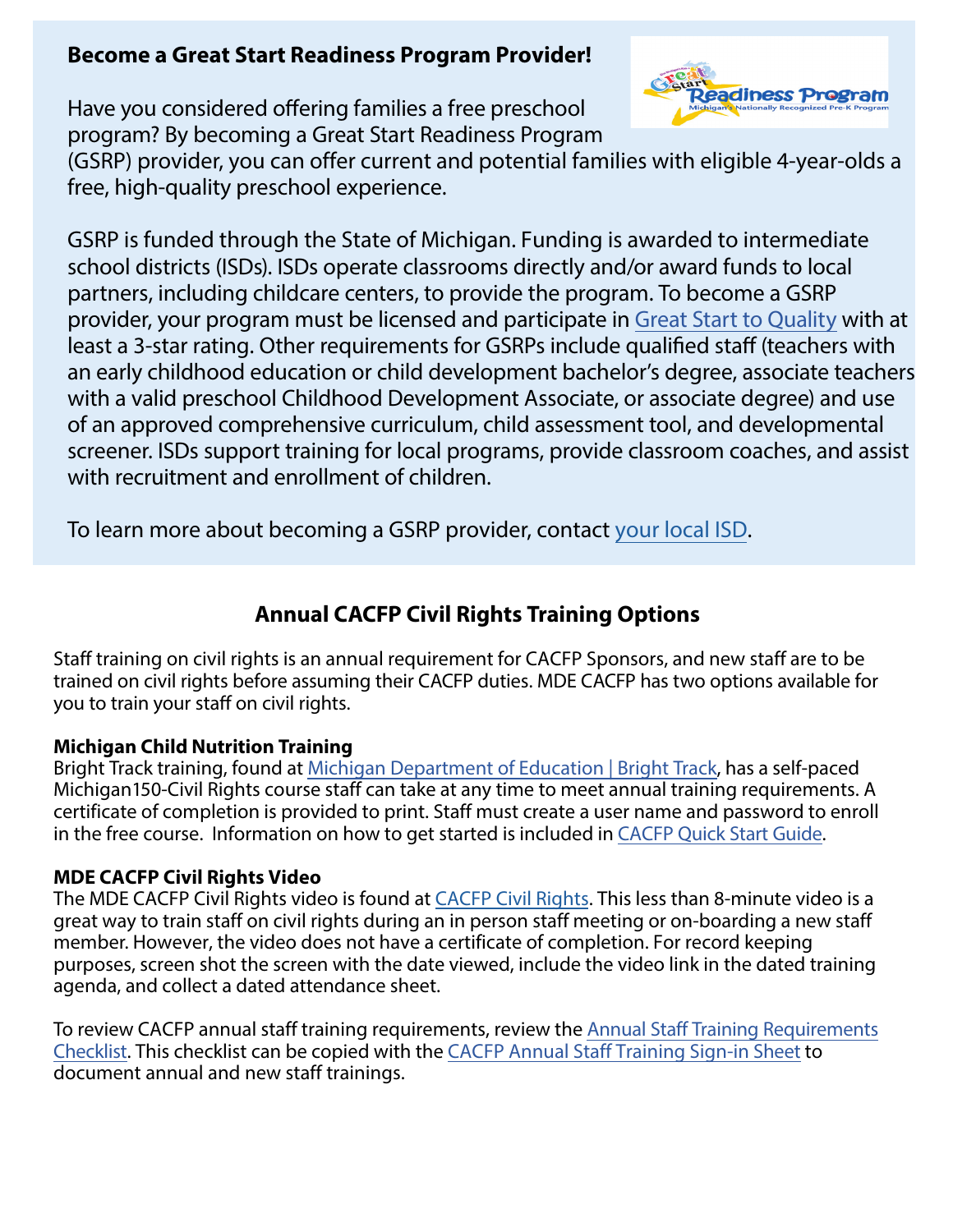## **Fresh Resource: CACFP Vegetable and Fruit Snack Menu**

#### **What's the perfect time to get in your daily fruits and vegetables? SNACK TIME!**

Grab a [CACFP Fruit and Vegetable Snack Menu](https://asphn.org/cacfp-veggie-and-fruit-snack-menu/) from the Association of State Public Health Nutritionists (ASPHN) website.

ASPHN's National Fruit & Vegetable Nutrition Council has a CACFP Work Group that developed a great resource to help CACFP providers and others (parents, caretakers, nutrition-workers, and students alike) easily plan, prep, and provide fruit and vegetable-filled snacks with a month's worth of recipes!

And the best part… it's FREE!



### **Grow It, Try It, Like It! Nutrition Education Kit**

### **The first day of spring is right around the corner! Use MyPlate's garden-theme nutrition education kit to teach little ones about gardening and to introduce new fruits and vegetables. Get to Gardening**

## **[Now available! Webinars Caption](https://gcc02.safelinks.protection.outlook.com/?url=https%3A%2F%2Fr20.rs6.net%2Ftn.jsp%3Ff%3D001RiFMqrCBf8iGnYhvvTdnuupt5Yjw6ztiggliTMyGnU3DFVkwUQ555dhH3evTAtWnTvSEw64OLWtElwFNW7fLYMeON8fGhsifOMTQhHLg7tLC7l48NzjD4u_3IJoVg3AjJQf96J1rqD1rukJDnKNgRv_I0smaSlG2vsnTXOJC04nX4YumNF-g_LdoSN7t6-wU7BmTv4Vbg-YHClydVDFyaa9YMn2eBXu3x45_zAE7EEk%3D%26c%3Dp1N9W4PnSOhcRGZ45mO80bTiivFNKkC-j3KVGUajj895qswhi5ocyA%3D%3D%26ch%3DURHlDGb8IszTn0s9HVPVIAUuRSsNE_eXRVf3P5E1fl07swBVzRI_aw%3D%3D&data=04%7C01%7CGalbaviT%40michigan.gov%7C789a6050937343f6156908da08d879d2%7Cd5fb7087377742ad966a892ef47225d1%7C0%7C0%7C637832023088364790%7CUnknown%7CTWFpbGZsb3d8eyJWIjoiMC4wLjAwMDAiLCJQIjoiV2luMzIiLCJBTiI6Ik1haWwiLCJXVCI6Mn0%3D%7C3000&sdata=jEu1Ofpn5GN2JxEOOLZd7mHIzHXew0z%2FoUEdEThJAc4%3D&reserved=0)ed in Spanish!**

Team Nutrition is pleased to announce the release of the "Master the Professional Standards Training Tracker Tool (PSTTT)" and "Navigating the Food Buying Guide Calculator" English webinars captioned in Spanish.

- **Master the Professional Standards Training Tracker Tool (PSTTT)** This webinar provides a demonstration of the PSTTT, as well as an overview of the professional standards requirements and resources. The webinar [can be viewed in English and with Spanish captions at https://www.fns.usda.gov/tn/professional-standards](https://gcc02.safelinks.protection.outlook.com/?url=https%3A%2F%2Fwww.fns.usda.gov%2Ftn%2Fprofessional-standards-resources&data=04%7C01%7Cgalbavit%40michigan.gov%7C8c8508996c484991a9ea08d9fd1c0bd0%7Cd5fb7087377742ad966a892ef47225d1%7C0%7C0%7C637819119175859223%7CUnknown%7CTWFpbGZsb3d8eyJWIjoiMC4wLjAwMDAiLCJQIjoiV2luMzIiLCJBTiI6Ik1haWwiLCJXVCI6Mn0%3D%7C3000&sdata=r2gxgGfB3eGVMbMHZ1kxGFmbpvqVFa1mWlmL1JltUZc%3D&reserved=0)resources.
- **• Navigating the Food Buying Guide Calculator -** This webinar provides an interactive demonstration of the Food Buying Guide (FBG) Calculator, a feature included with the Food Buying Guide for Child Nutrition Programs Interactive Web-based Tool. Participants learn how to create a shopping list using the FBG Calculator when ordering food for their programs. The webinar can be viewed in English and with Spanish captions at [https://www.fns.usda.gov/tn/food-buying-guide-training-resources.](https://gcc02.safelinks.protection.outlook.com/?url=https%3A%2F%2Fwww.fns.usda.gov%2Ftn%2Ffood-buying-guide-training-resources&data=04%7C01%7Cgalbavit%40michigan.gov%7C8c8508996c484991a9ea08d9fd1c0bd0%7Cd5fb7087377742ad966a892ef47225d1%7C0%7C0%7C637819119175859223%7CUnknown%7CTWFpbGZsb3d8eyJWIjoiMC4wLjAwMDAiLCJQIjoiV2luMzIiLCJBTiI6Ik1haWwiLCJXVCI6Mn0%3D%7C3000&sdata=l9OTUociRCv8V%2BL7oYyXJ%2BNATbq%2FSvgGSlpvT7abykk%3D&reserved=0)

For more information about these tools and related resources visit these Team Nutrition webpages: [Food Buying Guide for Child Nutrition Programs](https://gcc02.safelinks.protection.outlook.com/?url=https%3A%2F%2Fwww.fns.usda.gov%2Ftn%2Ffood-buying-guide-for-child-nutrition-programs&data=04%7C01%7Cgalbavit%40michigan.gov%7C8c8508996c484991a9ea08d9fd1c0bd0%7Cd5fb7087377742ad966a892ef47225d1%7C0%7C0%7C637819119175859223%7CUnknown%7CTWFpbGZsb3d8eyJWIjoiMC4wLjAwMDAiLCJQIjoiV2luMzIiLCJBTiI6Ik1haWwiLCJXVCI6Mn0%3D%7C3000&sdata=KPteH86QId%2BhzC1k32YcdoZx%2FMx68r7yYyz8PkcJz6E%3D&reserved=0) [Professional Standards](https://gcc02.safelinks.protection.outlook.com/?url=https%3A%2F%2Fpstrainingtracker.fns.usda.gov%2F&data=04%7C01%7Cgalbavit%40michigan.gov%7Cb268e5a123be4298de7808d9bbe55904%7Cd5fb7087377742ad966a892ef47225d1%7C0%7C0%7C637747415982353602%7CUnknown%7CTWFpbGZsb3d8eyJWIjoiMC4wLjAwMDAiLCJQIjoiV2luMzIiLCJBTiI6Ik1haWwiLCJXVCI6Mn0%3D%7C3000&sdata=jQ9FkhvolE%2BCPZDXEcXFRrsvheexJIwFo5IwkUcHG%2Bo%3D&reserved=0) Training Tracker Tool (PSTTT)